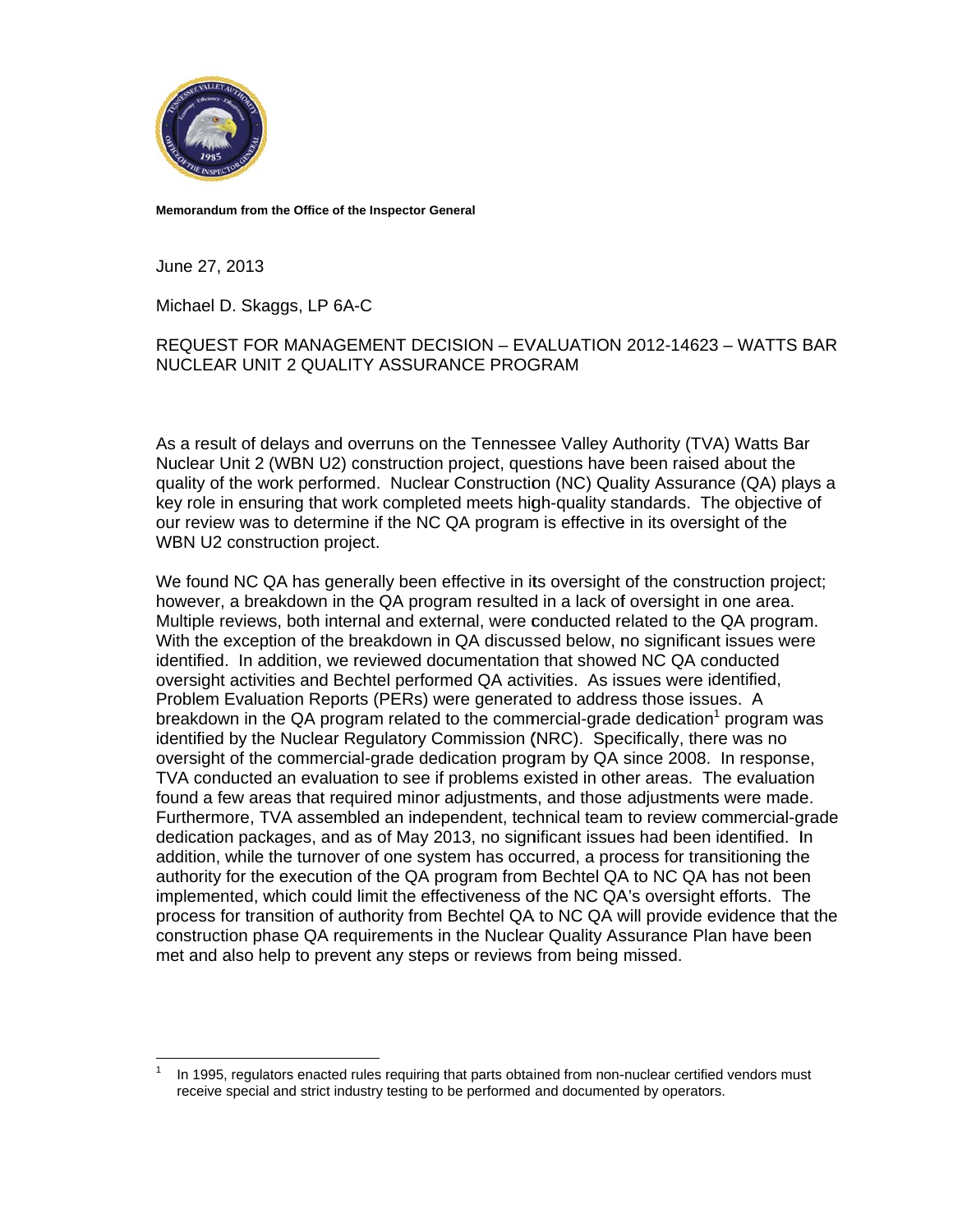Michael D. Skaggs Page 2 June 27, 2013

We recommend the Senior Vice President, NC, make implementing the process for the transfer of authority for the execution of the QA program from Bechtel QA to NC QA a priority.

The Senior Vice President, NC, agreed with our findings and recommendation. He also provided some clarifying comments for our consideration, which we reviewed and incorporated as appropriate.

## **BACKGROUND**

The 10 CFR  $50^2$  Appendix B specifies 18 Quality Assurance Criteria for Nuclear Power Plants and Fuel Reprocessing Plants. As used in this appendix, "quality assurance" comprises all those planned and systematic actions necessary to provide adequate confidence that a structure, system, or component will perform satisfactorily in service. QA includes quality control, which comprises those quality assurance actions that provide a means to control the quality of the material, structure, component, or system to predetermined requirements.

The execution and accountability for the WBN U2 construction completion, construction phase tests and inspections, and related QA activities have been delegated to Bechtel and is implemented through the project-specific, TVA approved Bechtel Nuclear Quality Assurance Manual. Procedures and instructions that control engineering, procurement, construction, and QA/quality control activities were developed by Bechtel prior to commencement of those activities and were reviewed and approved by TVA to ensure inclusion of QA program requirements. TVA retains and exercises the overall responsibility for the establishment and execution of an effective QA program for completing WBN U2.

## **OBJECTIVE, SCOPE, AND METHODOLOGY**

As a result of delays and overruns on the WBN U2 project, questions were raised about the quality of the work performed. QA plays a key role in ensuring that work completed meets high-quality standards. The objective of our review was to determine if the NC QA program is effective in its oversight of the WBN U2 construction project. This review included the QA activities for the WBN U2 construction project from January 2011 through June 2012. To achieve our objective we:

- Conducted interviews and/or reviewed provided documentation to determine:
	- Oversight activities performed by NC QA of Bechtel's QA program.
	- Assessments of the QA program that have been completed.
	- Actions taken in response to major issues with the WBN U2 construction project.
	- Actions taken based on Bechtel QA findings.

This review was performed in accordance with the Council of the Inspectors General for Integrity and Efficiency's *Quality Standards for Inspection and Evaluation.*

1

<sup>2</sup> Domestic Licensing of Production and Utilization Facilities.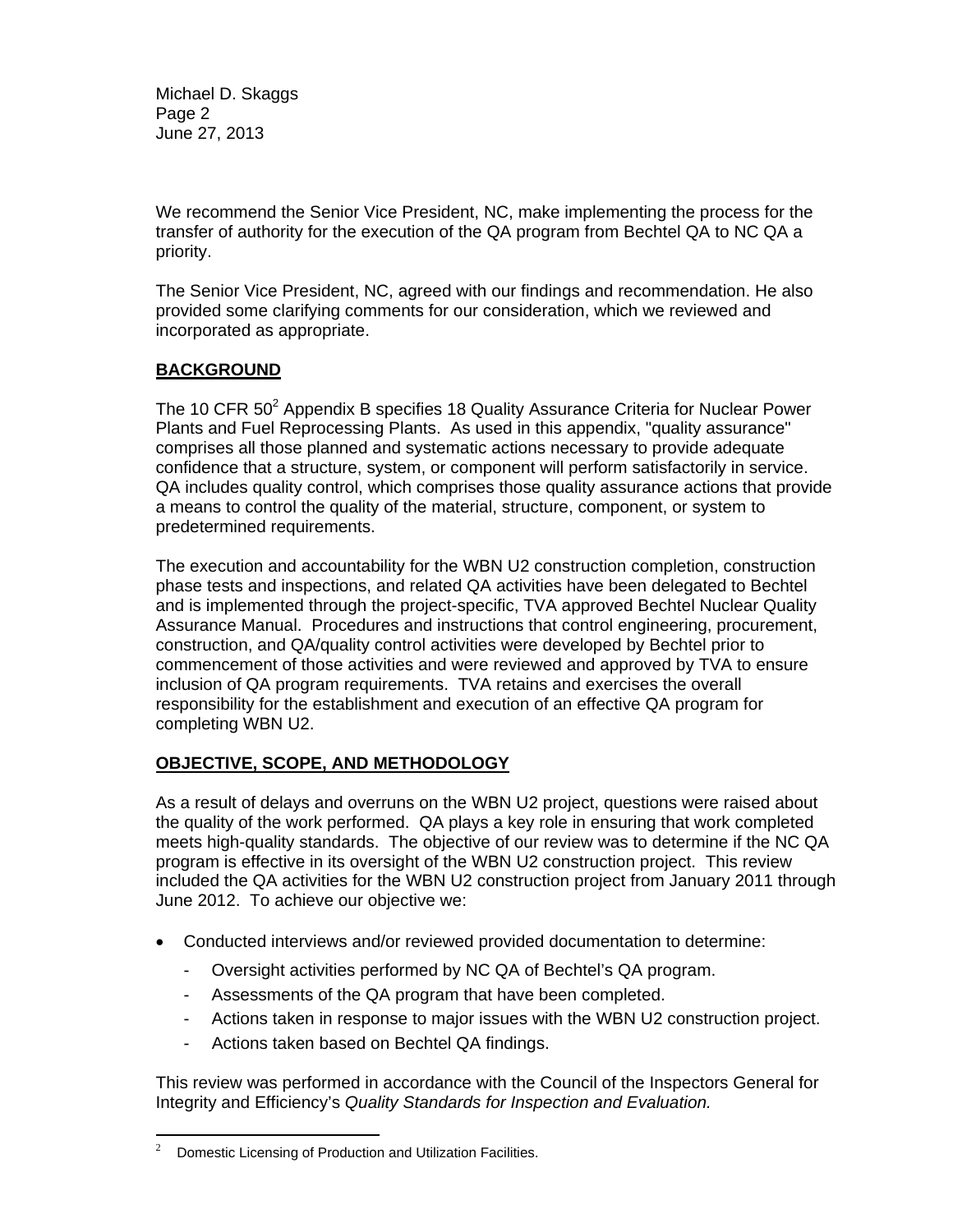Michael D. Skaggs Page 3 June 27, 2013

# **FINDINGS**

We found NC QA has generally been effective in its oversight role of the construction project; however, a breakdown in the QA program resulted in a lack of oversight in one area. A breakdown in the QA program related to commercial-grade dedication was identified by the NRC. Specifically, there was no oversight of the commercial-grade dedication program by QA since 2008. In addition, while the turnover of one system has occurred, a process for transitioning the authority for the execution of the QA program from Bechtel QA to NC QA has not been implemented, which could limit the effectiveness of the NC QA's oversight efforts.

### **NC QA Has Generally Been Effective in Its Oversight**

We found NC QA has generally been effective in its oversight role of the construction project. Multiple reviews, both internal and external, were conducted related to the QA program. With the exception of the breakdown in QA discussed below, no significant issues were identified. In addition, we reviewed documentation that showed NC QA conducted oversight activities and Bechtel performed QA activities. As issues were identified, PERs were generated to address those issues.

The effectiveness of the QA program was assessed through both internal and external audits and assessments. During both the 2011 and 2012 Construction Safety Review Board's reviews of various programs at WBN U2, it was concluded quality programs and processes have been established for the nuclear construction projects and are being adequately implemented. Also, in May 2012, the NRC completed an inspection of construction activities at WBN U2. The inspection examined activities conducted under the construction permit. The report covered a 7-week period of inspections in areas that included quality assurance. The report noted that inspectors continued to review PERs as a part of the applicant's corrective action program to verify that issues being identified under the corrective action program were being properly identified, addressed, and resolved. The report concluded the issues identified in the PERs were properly identified, addressed, and resolved. We also reviewed audits from 2011 conducted by TVA personnel external to WBN U2 and 2012 conducted by Southern Company. Both concluded that the WBN U2 QA department is effectively meeting both regulatory and TVA QA program requirements.

We also reviewed the reports for the audits NC QA performed of Bechtel's QA program. We found NC QA performed oversight reviews of Bechtel QA work and identified issues. PERs were generated to address those issues. In addition, NC QA generated a quarterly oversight report. This report summarized the QA oversight work NC QA has completed for the quarter. At the beginning of 2011, there were concerns that oversight activities had declined; however, in 2012, this issue was not identified in the quarterly oversight reports.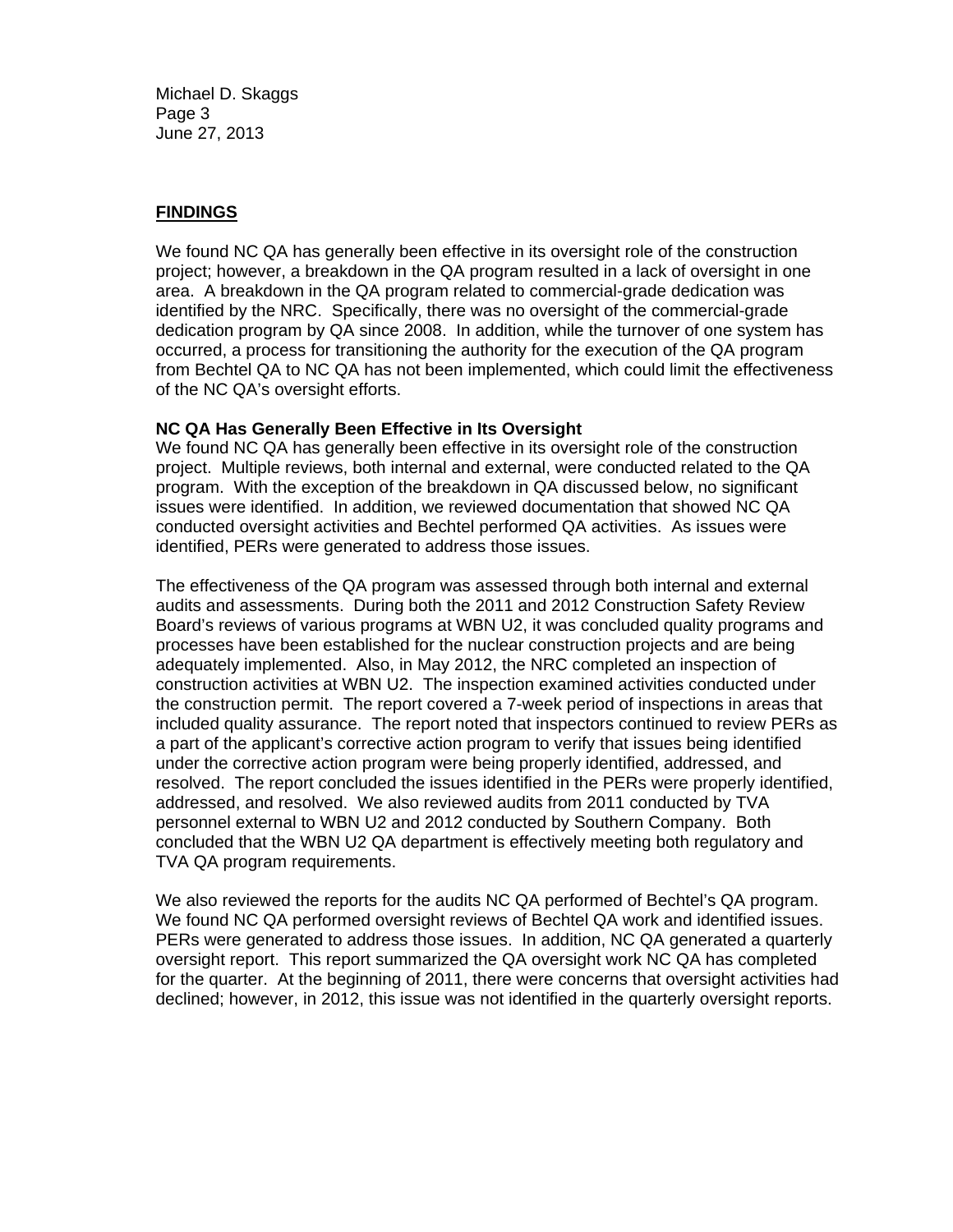Michael D. Skaggs Page 4 June 27, 2013

#### **Breakdown in QA**

In 2013, TVA was cited with three violations stemming from a 2011 NRC evaluation at WBN U2 related to the commercial-grade dedication program. One of the violations was related to the failure to report a significant breakdown in NC QA. A contributing factor to the breakdown was the cancellation of Bechtel's process to follow TVA's. This would allow packages previously prepared using TVA's process to be accepted without additional work. Canceling the process removed the commercial-grade dedication program from the scope of WBN U2 QA audits and assessments. This breakdown resulted in no audits, surveillances, or assessments of the commercial-grade dedication program being performed for WBN U2 since 2008. A PER was initiated and resulting actions included a systematic evaluation of oversight performed and scheduled to determine if other activities needed to be included in the oversight program. The evaluation determined there were a few areas that required minor adjustments. According to the PER, adjustments have been made to address the areas. In addition, TVA assembled an independent team of technical personnel to perform a review of the commercial-grade dedication packages used by the WBN U2 project. As of May 2013, no significant issues had been identified.

### **A Process Has Not Been Implemented for the Transition of Authority**

A process for the transition of authority for the execution of the QA program from Bechtel QA to NC QA and from NC QA to Nuclear Power Group QA has not been implemented. According to the Program Manager, WBN U2 QA, NC QA has developed a strategy, which once approved, will be used to develop processes for both the transition of authority for the execution of the QA program from Bechtel QA to NC QA and from NC QA to Nuclear Power Group QA. According to a draft of the strategy document, the project has advanced to a level where the process for transition of authority for the execution of the QA program from Bechtel QA to NC QA needs to be established. The process for transition of authority from Bechtel QA to NC QA will provide evidence that the construction phase QA requirements in the Nuclear Quality Assurance Plan have been met and also help to prevent any steps or reviews from being missed. Our review found NC QA has taken over the QA function from Bechtel for one safety-related system; however, they have not implemented a process for transition of authority for the execution of the QA program. Not having a process for transitioning authority for the execution of the QA program could limit the effectiveness of NC QA's oversight efforts.

## **RECOMMENDATION**

We recommend the Senior Vice President, NC, make implementing the process for the transfer of authority for the execution of the QA program from Bechtel QA to NC QA a priority.

**TVA Management's Comments** – The Senior Vice President, NC, agreed with our findings and recommendation. He also provided clarifying comments for our consideration, which we reviewed and incorporated as appropriate.

- - - - - -